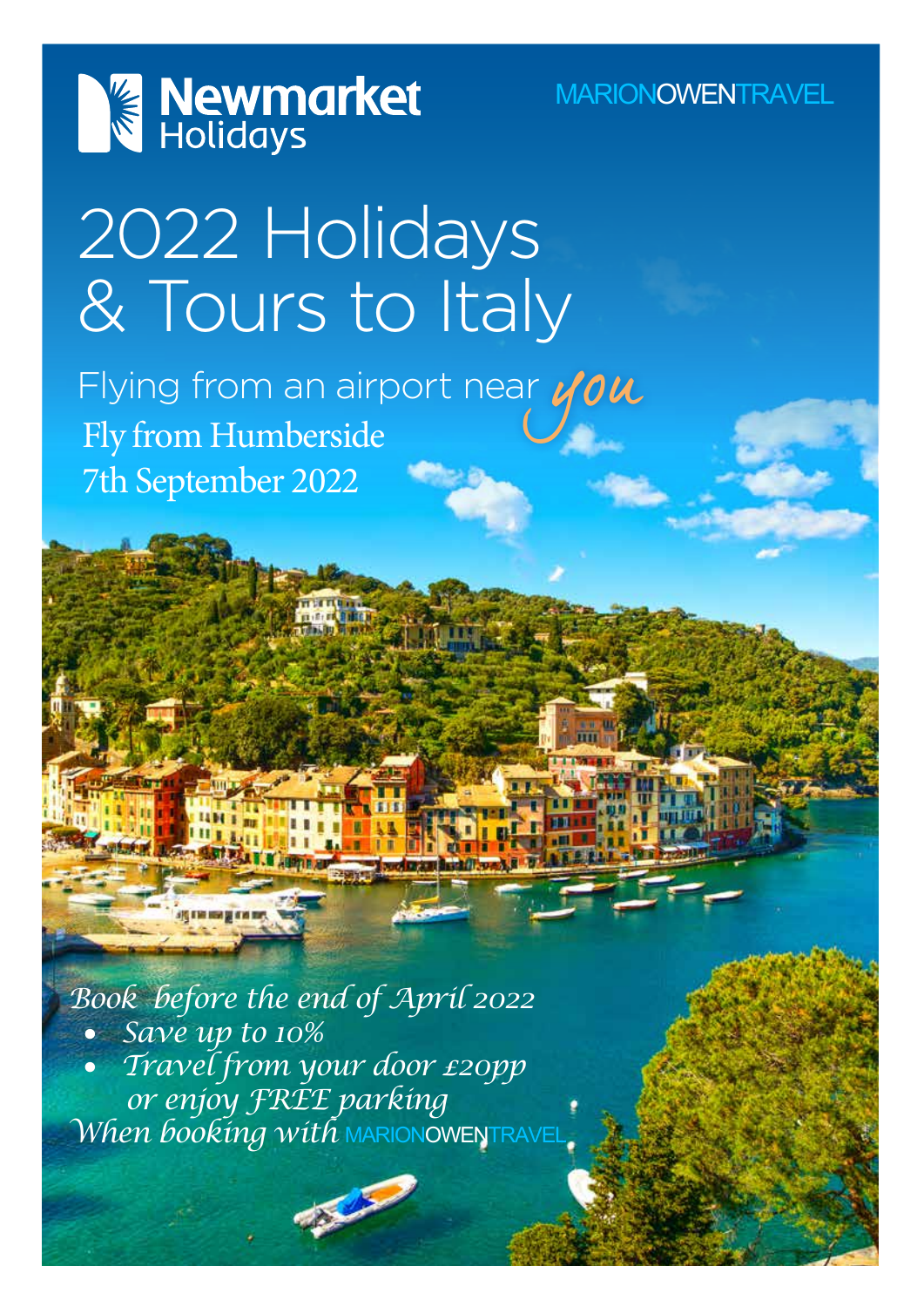

Offering a taste of the Mediterranean along its sunny shores, idyllic Garda is the perfect 'lakes and mountains' holiday choice.

### Tour Highlights & Inclusions

- Enjoy the choice of four optional excursions to glorious Venice, medieval Verona, a tour of the lake or the Dolomite mountains
- The chance to take a Grand Circular Tour of the lake, taking in bustling Malcesine, sun-blessed Torbole, delightful Limone and pastel-painted Riva del Garda
- Seven nights' carefully chosen accommodation at the hotel or resort of your choosing
- Return flights to Italy, with airport transfers
- A friendly, experienced holiday manager in resort

choose from a wide range of carefully selected hotels in a trio of hand-picked, highly favoured locations, and enjoy a relaxed stay on the sun-blessed shores of this, Italy's largest, most spectacular and most popular lake. With clear blue waters fringed by stylish, elegant, colourful resorts, flanked by groves of citrus trees or olives, or backed by the wooded slopes of craggy mountains, this is a perfect picture-postcard scene which has drawn visitors down the years.

An equable microclimate offers a Mediterranean-like feel to holidays spent on Garda's beautiful shores, with warm days cooled by the famous breezes, and balmy evenings often under the stars. Throughout the day, the resorts bustle with life, with the shops and cafés, bars and restaurants all vying for business. By early evening, the streets are thronged with locals and vistors alike enjoying a passeggiata, or traditional stroll. Across the lake, the local ferries ply their trade between the resorts, and colourful sailboats and windsurfers hint at more energetic pursuits.

### 8-day escorted tour | Flying from 5 UK airports

- Bournemouth Sep 21 | £828 Humberside Sep 7 | £885
- Newquay Sep 28 | £759 Norwich Sep 14 | £859 Teesside Aug 31 | £945

### Personalise your holiday

- Lake Tour (full day) from £55 The Dolomites (full day) from £45
- Verona (half day) from £35 Venice (full day) from £73

### Room for Sole Use add £28

Please note: Since some attractions visited offer free admission to visitors at certain times of year, we do not include entrance fees. These will be payable locally where applicable. The transfer time from the airport to your hotel is approximately one hour from Verona, two hours from Bergamo and three hours from Milan Malpensa and Venice.





### Your Hotel Choices

| Hotel Garda Bellevue, Limone       | ****               |
|------------------------------------|--------------------|
| Half-Board                         | from <b>£1,032</b> |
| Leonardo da Vinci Hotel, Limone    | ****               |
| <b>All Inclusive</b>               | from <b>£1,102</b> |
| <b>Hotel San Pietro, Limone</b>    | ****               |
| <b>Bed &amp; Breakfast</b>         | from £878          |
| Alexander Hotel, Limone            | ****               |
| <b>Bed &amp; Breakfast</b>         | from £912          |
| <b>Hotel Cristina, Limone</b>      | ★★★                |
| <b>Bed &amp; Breakfast</b>         | from £759          |
| <b>Hotel Geier, Torbole</b>        | $\star\star\star$  |
| <b>Bed &amp; Breakfast</b>         | from £787          |
| <b>Hotel Continental, Torbole</b>  | ****               |
| Half-Board                         | from £1,039        |
| Hotel Antico Borgo, Riva del Garda | ****               |
| <b>Bed &amp; Breakfast</b>         | from £948          |
| Hotel Garda, Riva del Garda        | ****               |
| Half-Board                         | from <b>£1,130</b> |
| Savoy Palace Hotel, Riva del Garda | ****               |
| Half-Board                         | from £1,249        |
| <b>Hotel Malcesine, Malcesine</b>  | $\star\star\star$  |
| Half-Board                         | from £990          |
| Drago Hotel, Malcesine/Brenzone    | ★★★                |
| Half-Board                         | from £842          |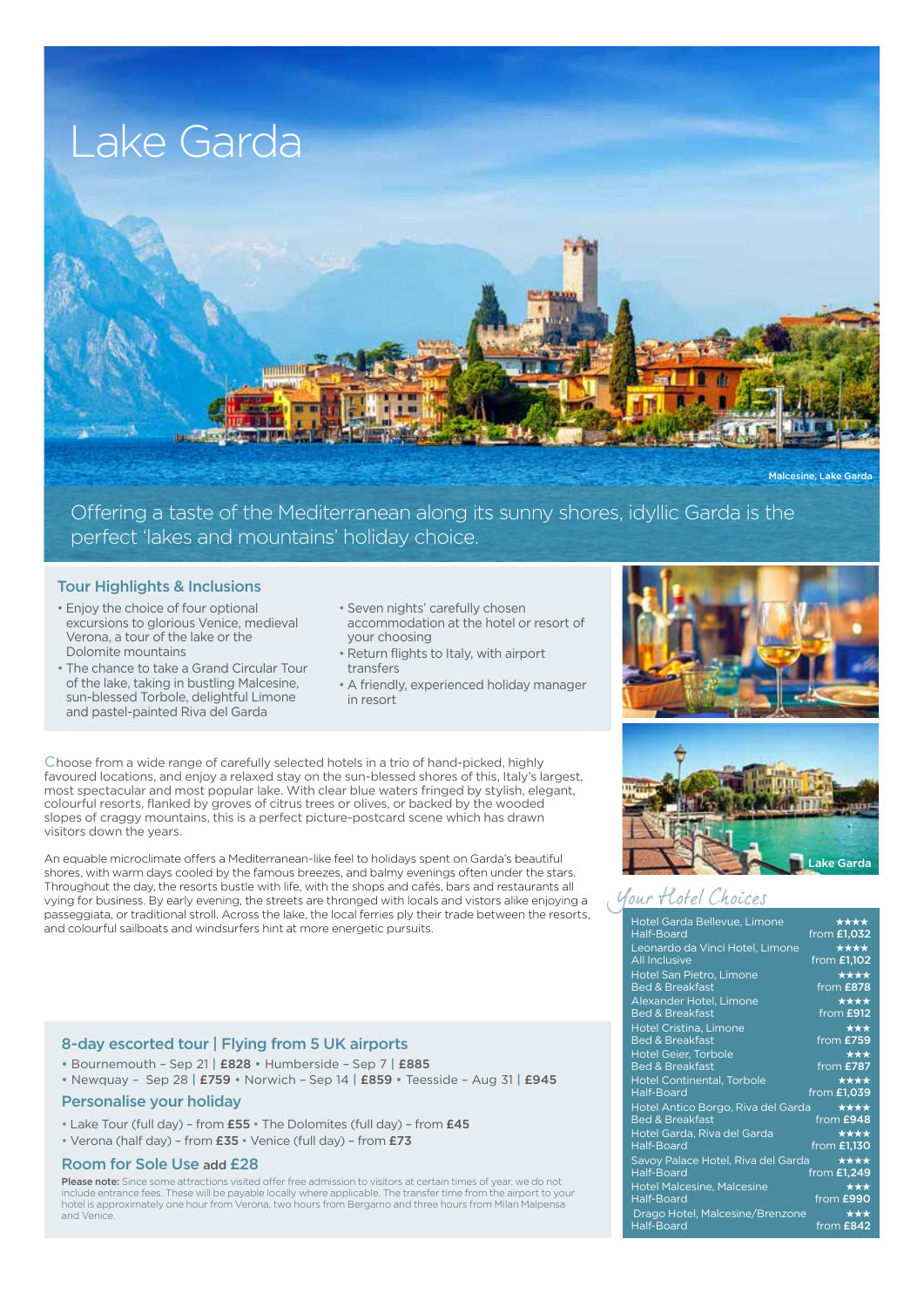### Tour Highlights & Inclusions

- Tour the exquisite, contrasting offshore Borromean Isles
- Visit Verbania's stunning Villa Taranto gardens
- Enjoy a guided tour of Alba, a gastronomic mecca
- Taste Italy's fine red wine at Castello di Barolo
- Journey into Switzerland to the foot of the iconic Matterhorn
- Discover 'princely' Turin, capital of Piedmont on an optional excursion
- Seven nights' carefully chosen three-star bed and breakfast accommodation at the Hotel Boston, Stresa (upgrade hotels available for a supplement)
- Return flights to Milan, with coach travel and transfers throughout
- Fully escorted by a friendly, experienced tour manager

 $\mathsf F$  rom your base on the shore of picture-book Lake Maggiore, visit idyllic offshore isles, sumptuous villas and world-class gardens, and take a journey into Piedmont, where Alba is a gourmet mecca and Barolo produces world-class wine to match. Head into Switzerland, to the famous resort-town Zermatt, where one of the world's most iconic peaks, the towering, triangular Matterhorn, draws the awe-struck eye, and where there's the chance to board a train to the green pastures beneath its lower slopes.

#### 7-day escorted tour | Flying from 5 UK airports

- Bournemouth Sep 21 | £1,019 Humberside Sep 7 | £1,085
- Newquay Sep 28 | £1,069 Norwich Sep 14 | £1,119
- Teesside Aug 31 | £1,095

#### Personalise your holiday

• Lake Como (full day) – from £55 • Turin (full day) – from £49

#### Room for Sole Use from £189

Please note: Since some attractions visited offer free admission to visitors at certain times of year, we do not include entrance fees. These will be payable locally where applicable.

## Lake Maggiore, Piedmont and the Matterhorn



Discover one of Europe's most scenic corners with blue waters, vibrant gardens,and a very famous mountain.

### Your Hotel

the 19th century.

| <b>Hotel Boston, Stresa</b>                                                                                                                                                     | $\star\star\star$ |
|---------------------------------------------------------------------------------------------------------------------------------------------------------------------------------|-------------------|
| <b>Bed &amp; Breakfast</b>                                                                                                                                                      | from £1.019       |
| This small, family-managed hotel in the delightful resort of Stresa is just<br>500 metres from the town's busy jetty, from which ferries set sail across the<br>beautiful lake. |                   |
| <b>HG Hotel Villa Carlotta, Belgirate</b>                                                                                                                                       | ****              |
| Half-Board                                                                                                                                                                      | from $£1.173$     |
| Lake and boasting an outdoor pool (typically open Jun to Sep) and a                                                                                                             |                   |

chfront for hardier swimmers, this hotel has been welcoming guests since

### Lake Maggiore

Join us for a memorable holiday in one of Europe's most romantic corners, where languid blue waters lap a verdant shoreline fringed by gentle rolling hills, and dotted with some truly elegant and serene resorts. Here rest and relaxation, coupled with gentle exploration, was surely never easier.

#### 8-day escorted tour | Flying from 5 UK airports

- Bournemouth Sep 21 | £849 Humberside Sep 7 | £905 Newquay Sep 28 | £899
- Norwich Sep 14 | £939 Teesside Aug 31 | £885

### The Heart of Tuscany

Celebrated for the healing properties of its thermal waters, which have long drawn visitors from across the globe, Montecatini, a 'twin-town' of ancient hill-top settlement and modern spa below, is a perfect choice for a truly relaxing stay in the heart of Tuscany, with a host of activities in which to pass the time, both within the resort and further afield.

#### 8-day escorted tour | Flying from 5 UK airports

• Bournemouth – Sep 21 | £1,004 • Humberside – Sep 7 | £1,039 • Newquay – Sep 28 | £1,054 • Norwich – Sep 14 | £1,073 • Teesside – Aug 31 | £1,039

### Little Trains of the Dolomites

Enjoy discovering the joys of life in the slow lane in the part-Italian, part-Germanspeaking, sun-kissed region set beneath the craggy Dolomites. Journey from your hotel base near the shores of 'Italy's most beautiful lake' on an interesting mix of small rail and cableways connecting charming towns and villages that exude alpine warmth and a sense of wellbeing engendered by their idyllic surroundings, and enjoy some of Italy's most delicious food and wine along the way.

#### 8-day escorted tour | Flying from 5 UK airports

• Bournemouth – Sep 21 | £1,089 • Humberside – Sep 7 | £1,125 • Newquay – Sep 28 | £1,149 • Norwich – Sep 14 | £1,159 • Teesside – Aug 31 | £1,265